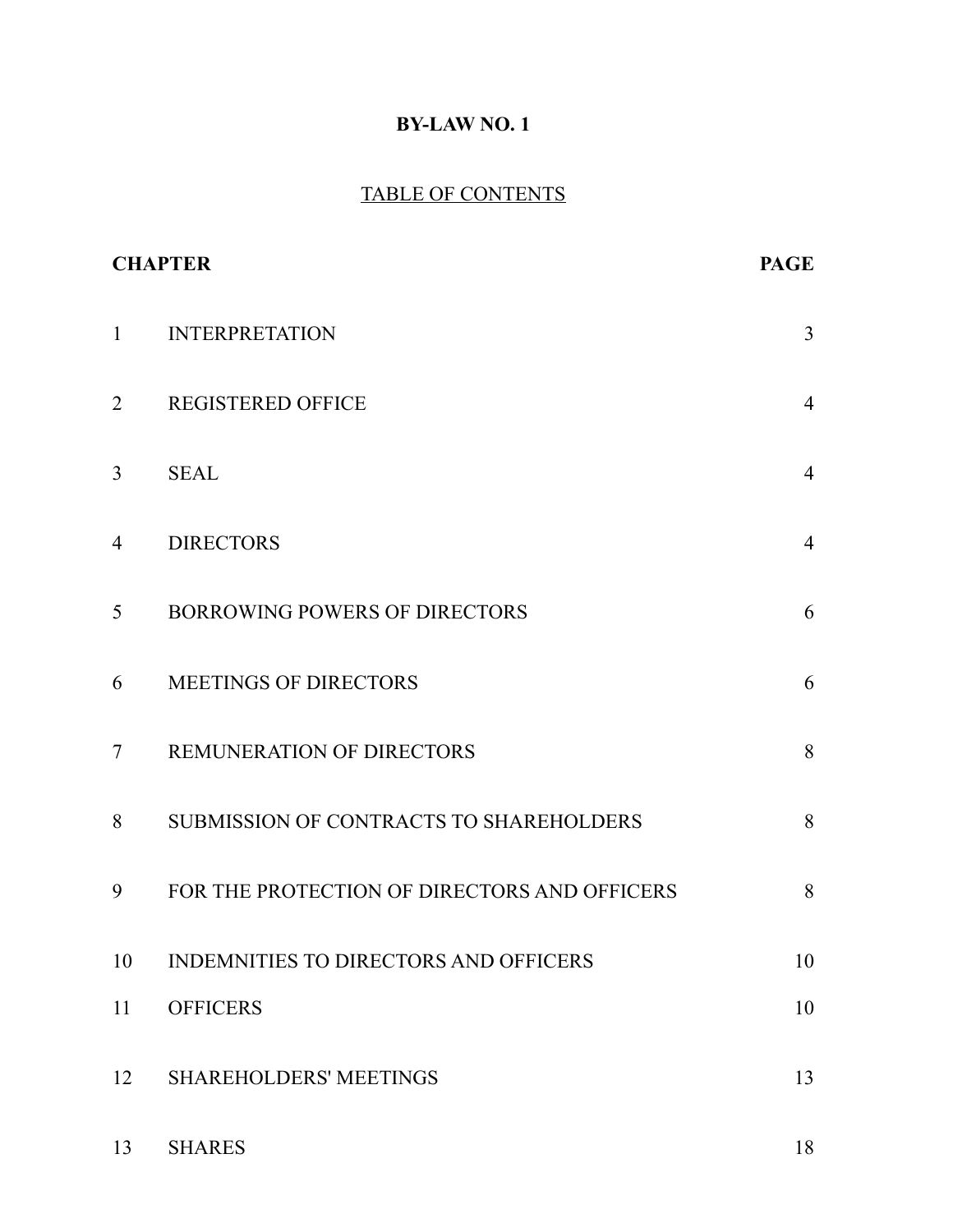|    | TRANSPORTATION INTERMEDIARIES OF (BARBADOS) INC (TIB). |  |  |    |  |    |
|----|--------------------------------------------------------|--|--|----|--|----|
| 14 | TRANSFER OF SHARES AND DEBENTURES                      |  |  |    |  | 18 |
| 15 | <b>DIVIDENDS</b>                                       |  |  |    |  | 19 |
| 16 | VOTING IN OTHER COMPANIES                              |  |  |    |  | 19 |
| 17 | <b>INFORMATION AVAILABLE TO SHAREHOLDERS</b>           |  |  |    |  | 20 |
| 18 | <b>NOTICES</b>                                         |  |  |    |  | 20 |
| 19 | CHEQUES, DRAFTS AND NOTES                              |  |  |    |  | 22 |
| 20 | <b>EXECUTION OF INSTRUMENTS</b>                        |  |  |    |  | 22 |
| 21 | <b>SIGNATURES</b>                                      |  |  |    |  | 23 |
| 22 | <b>FINANCIAL YEAR</b>                                  |  |  | 23 |  |    |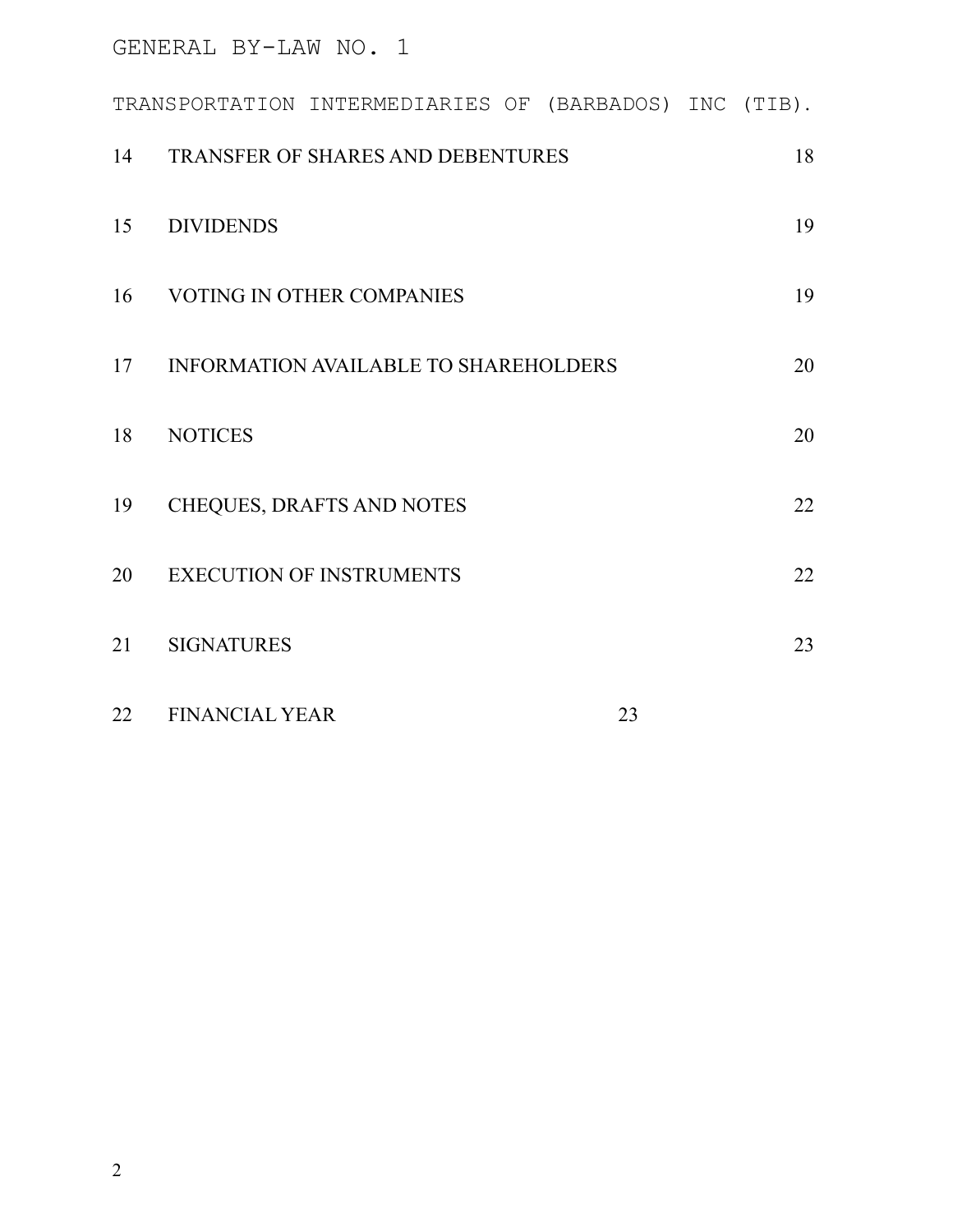TRANSPORTATION INTERMEDIARIES OF (BARBADOS) INC (TIB).

# **BARBADOS**

# **THE COMPANIES ACT, CAP.308**

# **BY-LAW NO. 1**

A by-law relating generally to the conduct of the affairs of:

# **TRANSPORTATION INTERMEDIARIES OF (BARBADOS) INC (TIB).**

BE IT ENACTED as the general by-law of **TRANSPORTATION INTERMEDIARIES INC.** (hereinafter called the "Company") as follows:

### 1. **INTERPRETATION**

- 1.1 In this by-law and all other by-laws of the Company, unless the context otherwise requires:
	- (a) "Act" means the Companies Act, Cap. 308 as from time to time amended and every statute substituted therefor and, in the case of such substitution, any references in the by-laws of the Company to provisions of the Act shall be read as references to the substituted provisions therefor in the new statute or statutes;
	- (b) "Regulations" means any Regulations made under the Act, and every regulation substituted therefor and, in the case of such substitution, any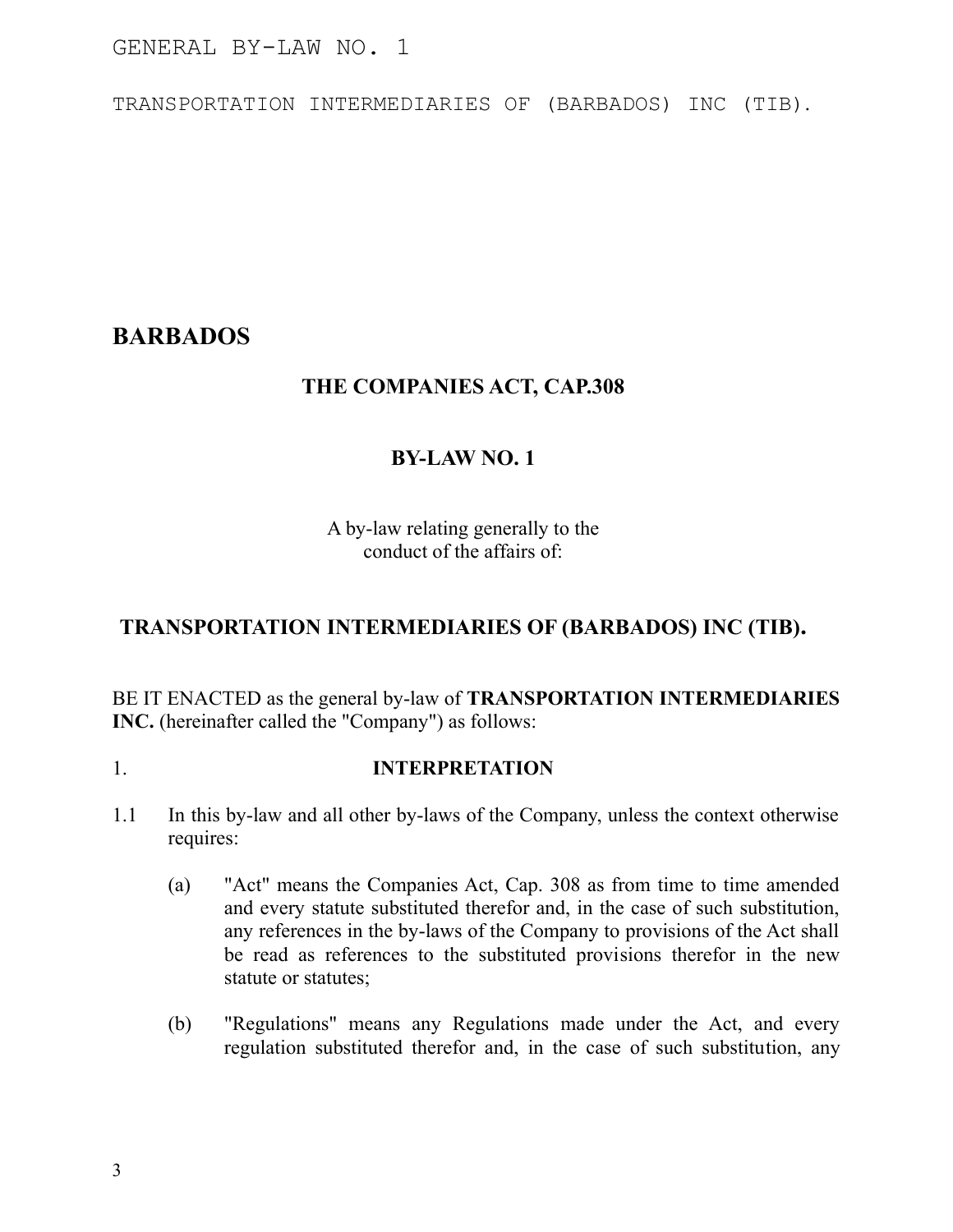### TRANSPORTATION INTERMEDIARIES OF (BARBADOS) INC (TIB).

references in the by-laws of the Company to provisions of the Regulations shall be read as references to the substituted provisions therefor in the new regulations;

- (c) "by-laws" means any by-law of the Company from time to time in force;
- (d) all terms contained in the by-laws and defined in the Act or the Regulations shall have the meanings given to such terms in the Act or the Regulations; and
- (e) the singular includes the plural and the plural includes the singular; the masculine gender includes the feminine and neuter genders; the word "person" includes bodies corporate, companies, partnerships, syndicates, trusts and any association of persons; and the word "individual" means a natural person.

# 2. **REGISTERED OFFICE**

- 2.1 The registered office of the Company shall be in Barbados at such address as the directors may fix from time to time by resolution.
- 3. **SEAL**
- 3.1 The common seal of the Company shall be such as the directors may by resolution from time to time adopt.

# 4. **DIRECTORS**

- 4.1 **Powers:** Subject to any unanimous member agreement, the business and affairs of the Company shall be managed by the directors.
- 4.2 **Number**: There shall be a minimum of three (3) and a maximum of ten (10) directors or such other number as the directors may from time to time determine.
- 4.3 **Election:** Directors shall be elected by the members on a show of hands unless a ballot is demanded, in which case such election shall be by ballot.
- 4.4 **Tenure:** Unless his tenure is sooner determined, a director shall hold office from the date on which he is elected or appointed until the close of the annual meeting of the members next following or until his successors are elected or appointed, whichever shall first occur, but he shall be eligible for re-election if qualified.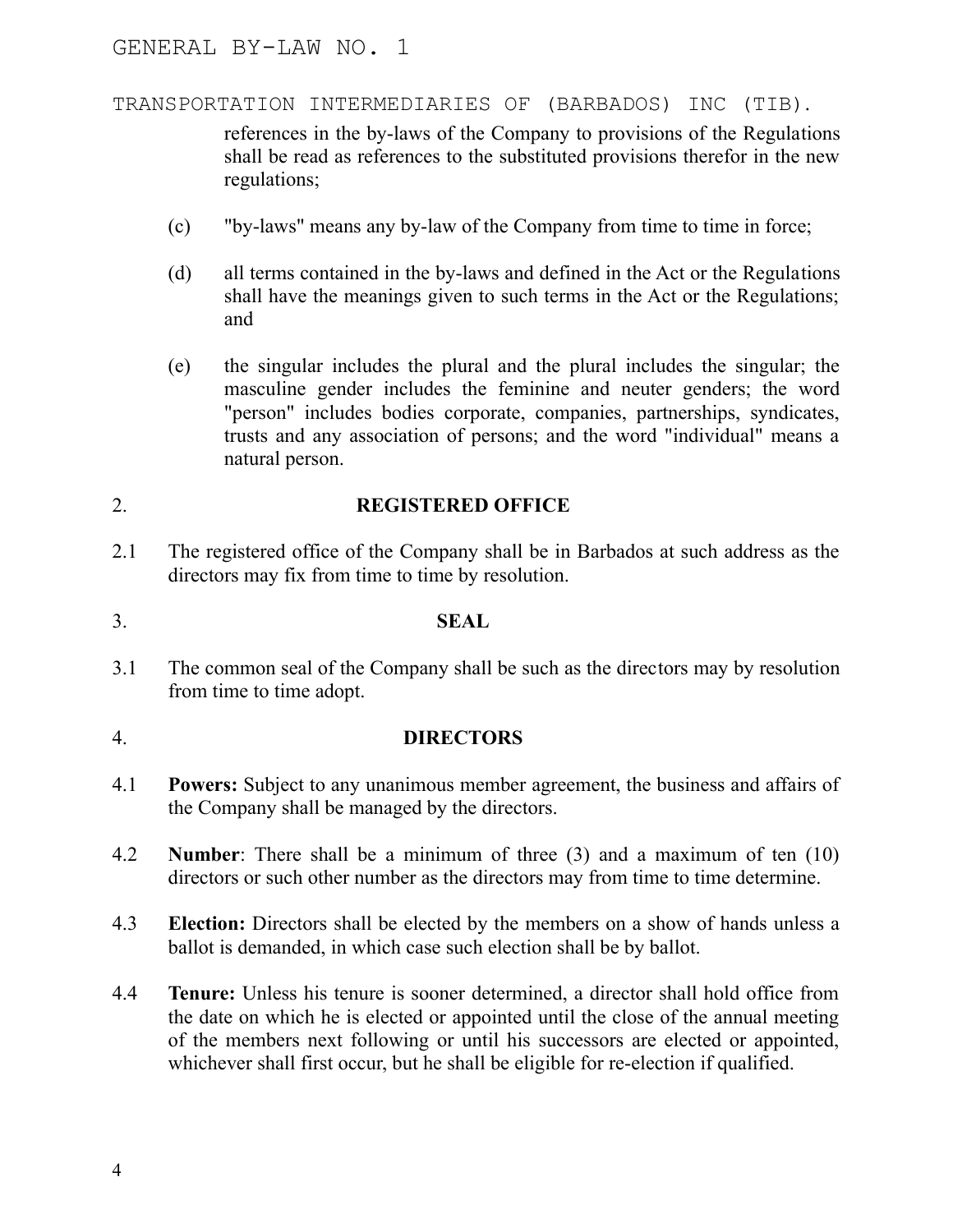TRANSPORTATION INTERMEDIARIES OF (BARBADOS) INC (TIB).

- 4.4.1 A director who is also an officer shall continue to be a director until he ceases to be an officer.
- 4.4.2 A director shall cease to be a director:
	- (a) if he becomes bankrupt or compounds with his creditors or if he is declared insolvent;
	- (b) if he is found to be of unsound mind; or
	- (c) if by notice in writing to the Company he resigns his office and any such resignation shall be effective at the time it is sent to the Company or at the time specified in the notice, whichever is later.
- 4.4.3 The members of the Company may, by ordinary resolution passed at a special meeting of the members, remove any director from office and a vacancy created by the removal of a director may be filled at the meeting of the shareholders at which the director is removed.
- 4.4.4 **Casual vacancy among the Directors:** Where there is any vacancy or vacancies among the Directors, the Directors then in office may exercise all the powers of the Directors so long as a quorum of the Directors remain in office. Any vacancy occurring among the Directors may be filled, for the remainder of the term, by such Directors.
- 4.5 **Committee of Directors:** The directors may appoint from among their number a committee of directors and subject to section 80(2) of the Act may delegate to such committee any of the powers of the directors.
- 4.6 **Alternate Directors:** The directors may appoint any person, who is nominated by a director, to be the alternate of that director to act in his place at any meeting of the directors at which he is unable to be present. Every such alternate director shall be entitled to notice of meetings of the directors and to attend and vote thereat as a director when the person nominating him is not personally present, and where he is a director to have a separate vote on behalf of the director he is representing in addition to his own vote. A director may at any time in writing request the revocation by the directors of the appointment of an alternate director nominated by him. Every such alternate director shall be an agent of the Company and shall not be deemed to be the agent of the director nominating him. The remuneration (if any) of such an alternate director shall be payable out of the remuneration (if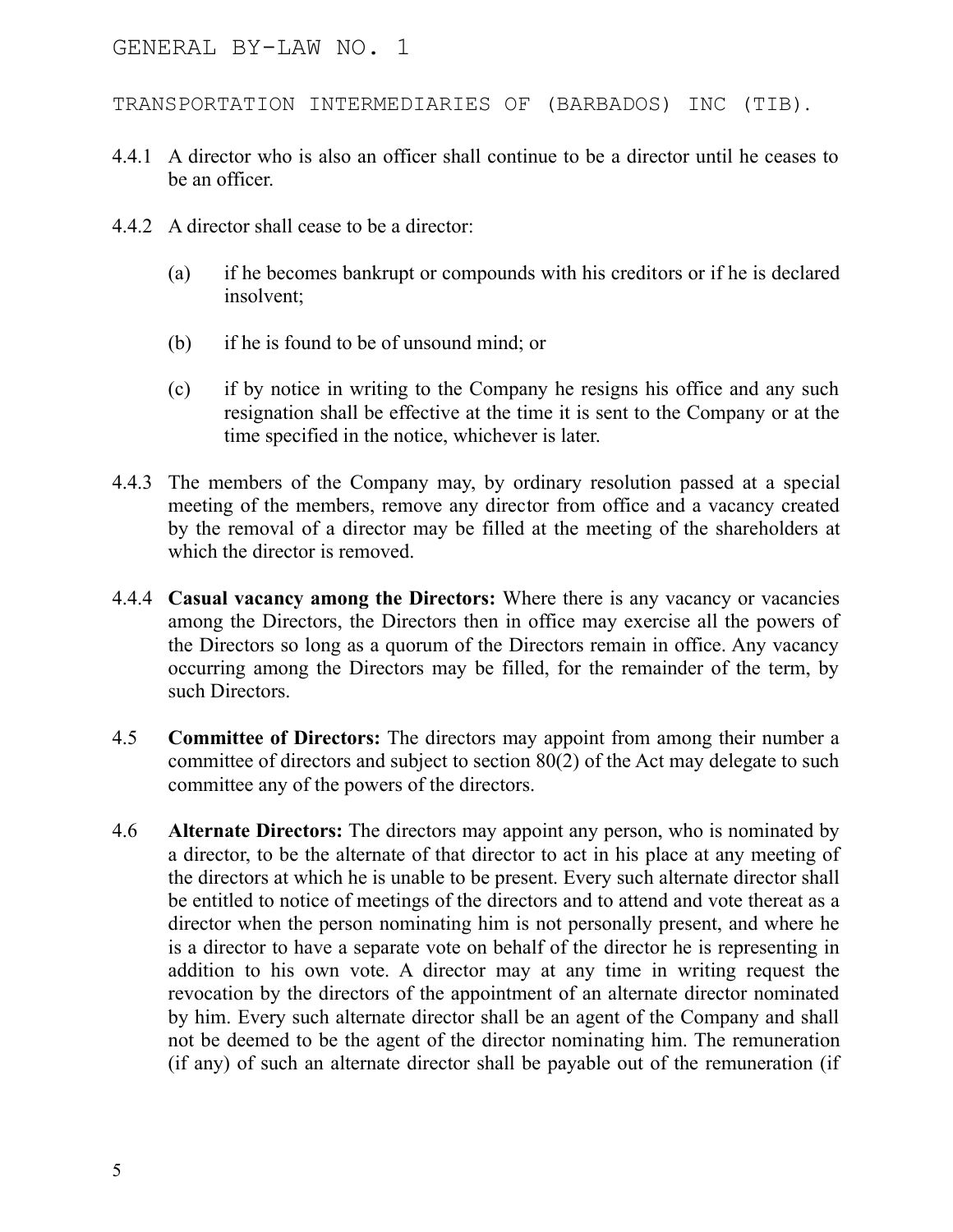any) payable to the director nominating him, and the proportion thereof shall be agreed between them. An alternate director need not hold any share qualification.

## 5. **BORROWING POWERS OF DIRECTORS**

- 5.1 The directors may from time to time
	- (a) borrow money upon the credit of the Company;
	- (b) issue, reissue, sell or pledge debentures of the Company;
	- (c) subject to section 53 of the Act, give a guarantee on behalf of the Company to secure performance of an obligation of any person; and
	- (d) mortgage, charge, pledge or otherwise create a security interest in all or any property of the Company, owned or subsequently acquired, to secure any obligation of the company.
- 5.2 The directors may from time to time by resolution delegate to any officer of the Company all or any of the powers conferred on the directors by paragraph 5.1 hereof to the full extent thereof or such lesser extent as the directors may in any such resolution provide.
- 5.3 The powers conferred by paragraph 5.1 hereof shall be supplementary to and not in substitution for any powers to borrow money for the purposes of the Company possessed by its directors or officers independently of a borrowing by-law.

### 6. **MEETINGS OF DIRECTORS**

- 6.1. **Place of Meeting:** Meetings of the directors and of any committee of the directors may be held within or outside Barbados.
- 6.2 **Notice:** A meeting of the directors may be convened at any time by any director or the Secretary, when directed or authorised by any director. Subject to subsection 76(1) of the Act the notice of any such meeting need not specify the purpose of or the business to be transacted at the meeting. Notice of any such meeting shall be served in the manner specified in paragraph 18.1 hereof not less than two days (exclusive of the day on which the notice is delivered or sent but inclusive of the day for which notice is given) before the meeting is to take place. A director may in any manner waive notice of a meeting of the directors and attendance of a director at a meeting of the directors shall constitute a waiver of notice of the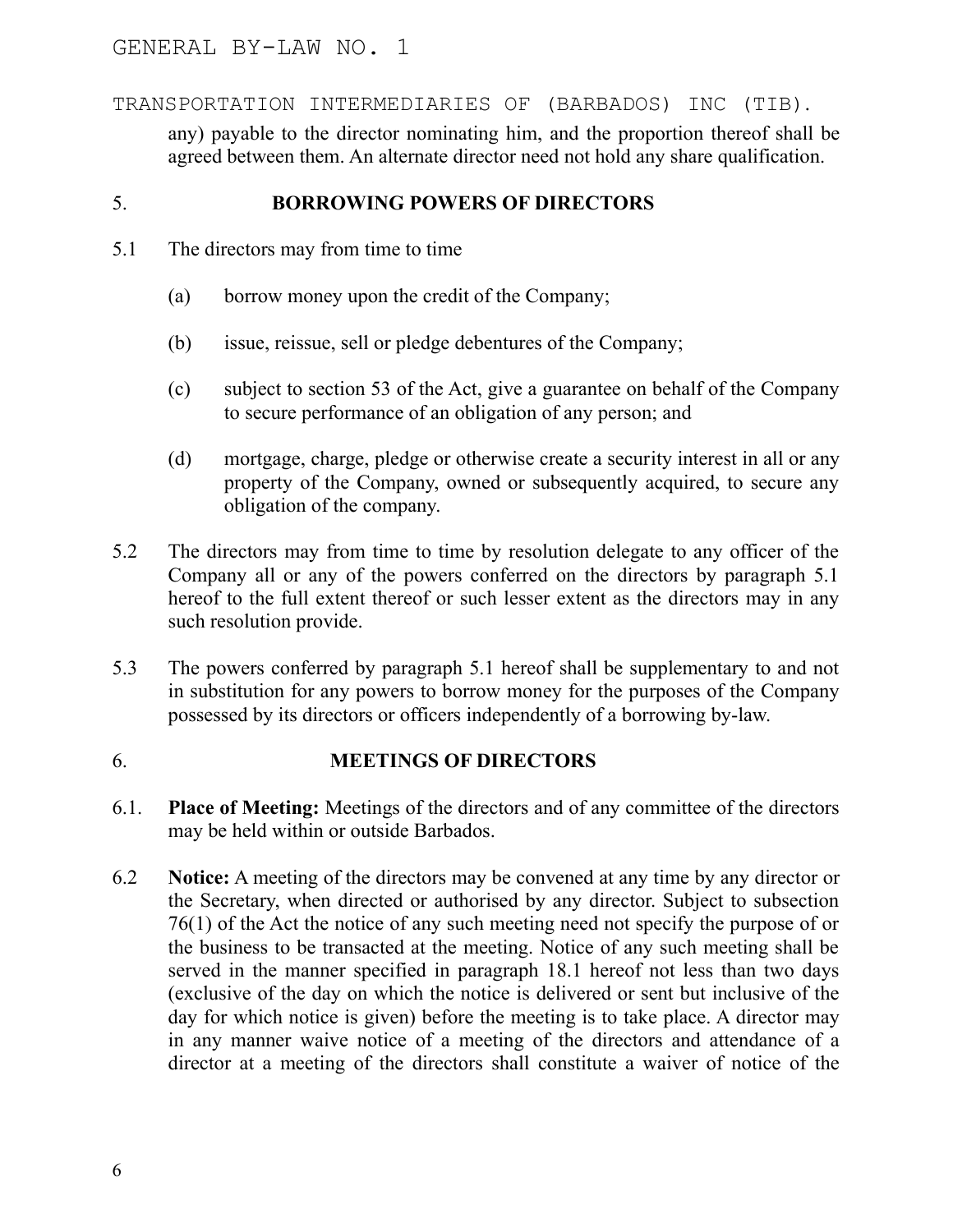meeting except where a director attends a meeting for the express purpose of objecting to the transaction of any business on the grounds that the meeting is not lawfully called.

- 6.2.1 It shall not be necessary to give notice of a meeting of the directors to a newly elected or appointed director for a meeting held directly following the election of directors by the members or the appointment to fill a vacancy among the directors.
- 6.3 **Quorum:** A simple majority of directors shall form a quorum for the transaction of business and, notwithstanding any vacancy among the directors; a quorum may exercise all the powers of the directors. No business shall be transacted at a meeting of the directors unless a quorum is present.
- 6.3.1 A director may, if all the directors consent, participate in a meeting of directors or of any committee of the directors by means of telephone or such other communications facilities as permit all persons participating in the meeting to hear each other, and a director participating in such a meeting by such means is deemed to be present at that meeting and such meeting shall be deemed to be held in Barbados.
- 6.4 **Voting:** Questions arising at any meeting of the directors shall be decided by a majority of votes. In case of an equality of votes the chairman of the meeting in addition to his original vote shall have a second or casting vote.
- 6.5 **Resolution in lieu of meeting:** Notwithstanding any of the foregoing provisions of this by-law a resolution in writing signed by all the directors entitled to vote on that resolution at a meeting of the directors or any committee of the directors is as valid as if it had been passed at a meeting of the directors or any committee of the directors.

# 7. **REMUNERATION OF DIRECTORS**

7.1 The remuneration to be paid to the directors shall be such as the members may from time to time determine and such remuneration may be in addition to the salary paid to any officer or employee of the Company who is also a director. The directors may award special remuneration to any director undertaking any special services on the Company's behalf other than routine work ordinarily required of a director and the confirmation of any such resolution or resolutions by the members shall not be required. The directors shall also be entitled to be paid their travelling and other expenses properly incurred by them in connection with the affairs of the Company.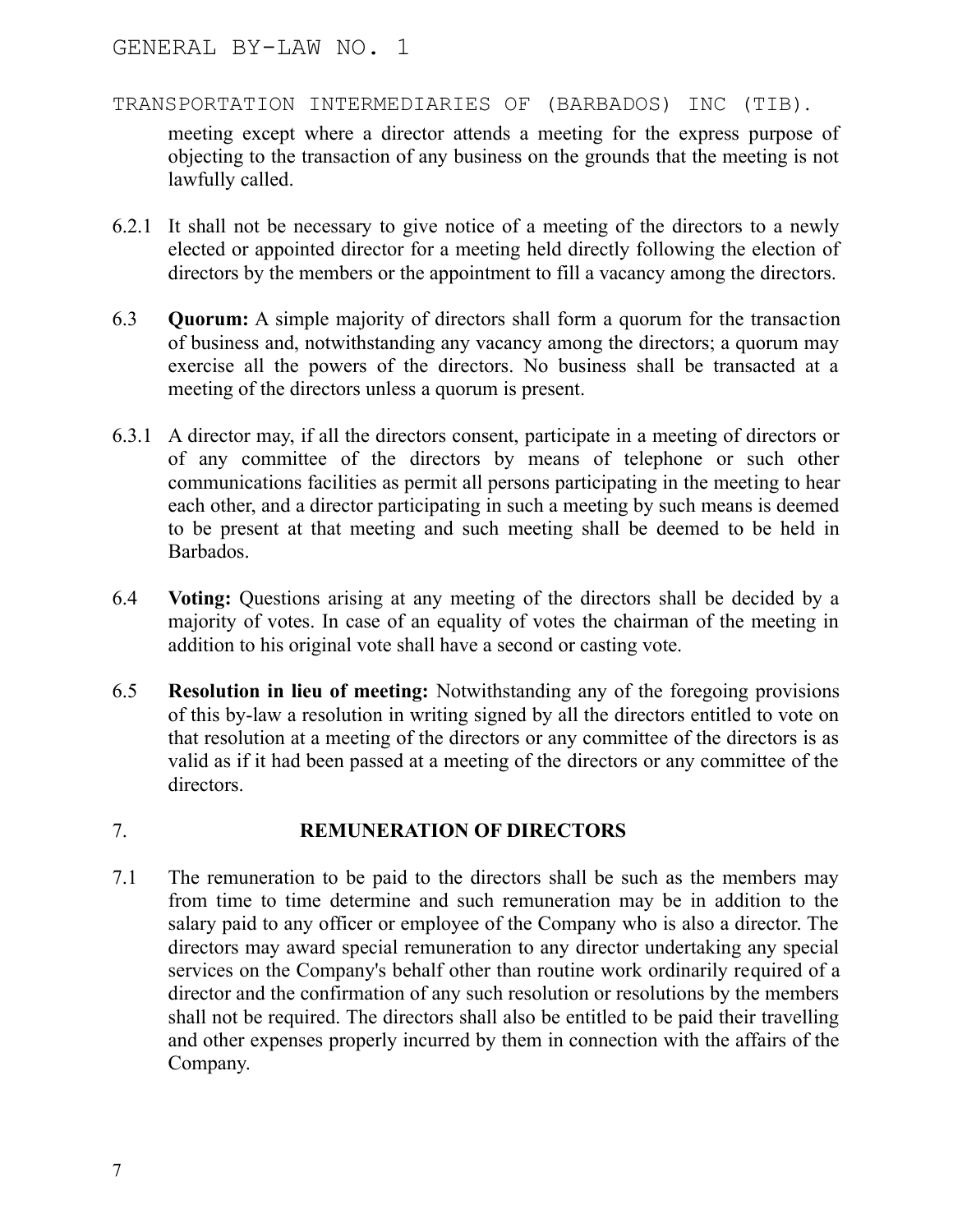TRANSPORTATION INTERMEDIARIES OF (BARBADOS) INC (TIB).

#### 8. **SUBMISSION OF CONTRACTS OR TRANSACTIONS TO SHAREHOLDERS FOR APPROVAL**

8.1 The directors in their discretion may submit any contract, act or transaction for approval or ratification at any annual meeting of the members or at any special meeting of the members called for the purpose of considering the same and, subject to the provisions of section 89 of the Act, any such contract, act or transaction that is approved or ratified or confirmed by a resolution passed by a majority of the votes cast at any such meeting (unless any different or additional requirement is imposed by the Act or by the Company's articles or any other bylaw) shall be as valid and as binding upon the Company and upon all the members as though it had been approved, ratified or confirmed by every member of the Company.

#### 9. **FOR THE PROTECTION OF DIRECTORS AND OFFICERS**

- 9.1 No director or officer of the Company shall be liable to the Company for:-
	- (a) the acts, receipts, neglects or defaults of any other director or officer or employee or for joining in any receipt or act of conformity;
	- (b) any loss, damage or expense incurred by the Company through the insufficiency or deficiency of title to any property acquired by the Company or for or on behalf of the Company;
	- (c) the insufficiency or deficiency of any security in or upon which any of the moneys of or belonging to the Company shall be placed out or invested;
	- (d) any loss or damage arising from the bankruptcy, insolvency or tortious act of any person, including any person with whom any monies, securities or effects shall be lodged or deposited;
	- (e) any loss, conversion, misapplication or misappropriation of or any damage resulting from any dealings with any moneys, securities or other assets belonging to the Company;
	- (f) any other loss, damage or misfortune whatever which may happen in the execution of the duties of his respective office or trust or in relation thereto;

unless the same happens by or through his failure to exercise the powers and to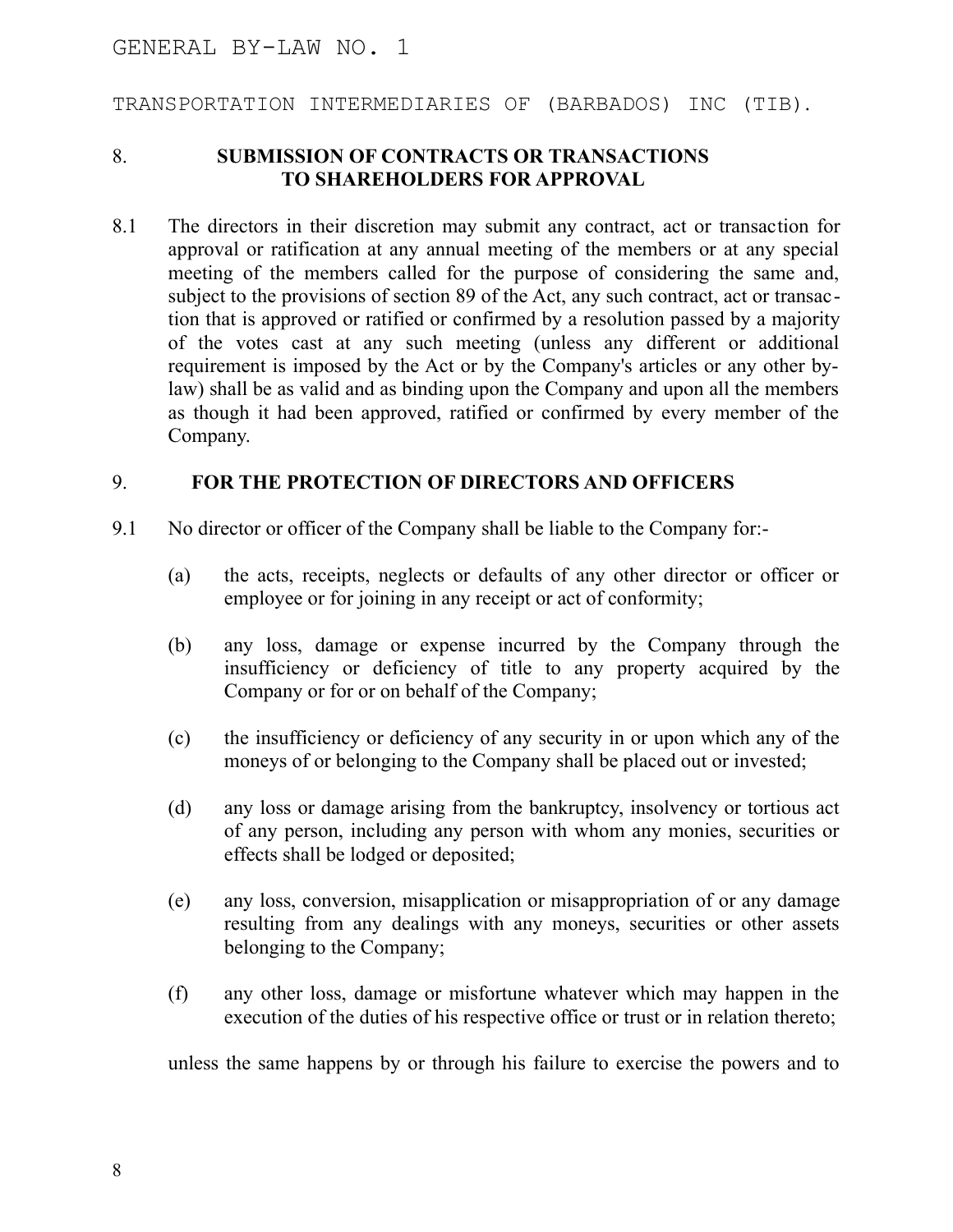discharge the duties of his office honestly and in good faith with a view to the best interests of the Company and in connection therewith to exercise the care, diligence and skill that a reasonably prudent person would exercise in comparable circumstances.

- 9.2 Nothing herein contained shall relieve a director or officer from the duty to act in accordance with the Act or regulations made there under or relieve him from liability for a breach thereof.
- 9.2.1 The directors for the time being of the Company shall not be under any duty or responsibility in respect of any contract, act or transaction whether or not made, done or entered into in the name or on behalf of the Company, except such as are submitted to and authorised or approved by the directors.
- 9.2.2 If any director or officer of the Company is employed by or performs services for the Company otherwise than as a director or officer or is a member of a firm or a member, director or officer of a body corporate which is employed by or performs services for the Company, the fact of his being a member, director or officer of the Company shall not disentitle such director or officer or such firm or body corporate, as the case may be, from receiving proper remuneration for such services.

## 10. **INDEMNITIES TO DIRECTORS AND OFFICERS**

- 10.1 Subject to section 97 of the Act, except in respect of an action by or on behalf of the Company to obtain a judgement in its favour, the Company shall indemnify a director or officer of the Company, a former director or officer of the Company or a person who acts or acted at the Company's request as a director or officer of a body corporate of which the Company is or was a member or creditor, and his personal representatives, against all costs, charges and expenses, including an amount paid to settle an action or satisfy a judgement, reasonably incurred by him in respect of any civil, criminal or administrative action or proceeding to which he is made a party by reason of being or having been a director or officer of such company, if:
	- (a) he acted honestly and in good faith with a view to the best interests of the Company; and
	- (b) in the case of a criminal or administrative action or proceeding that is enforced by a monetary penalty, he had reasonable grounds for believing that his conduct was lawful.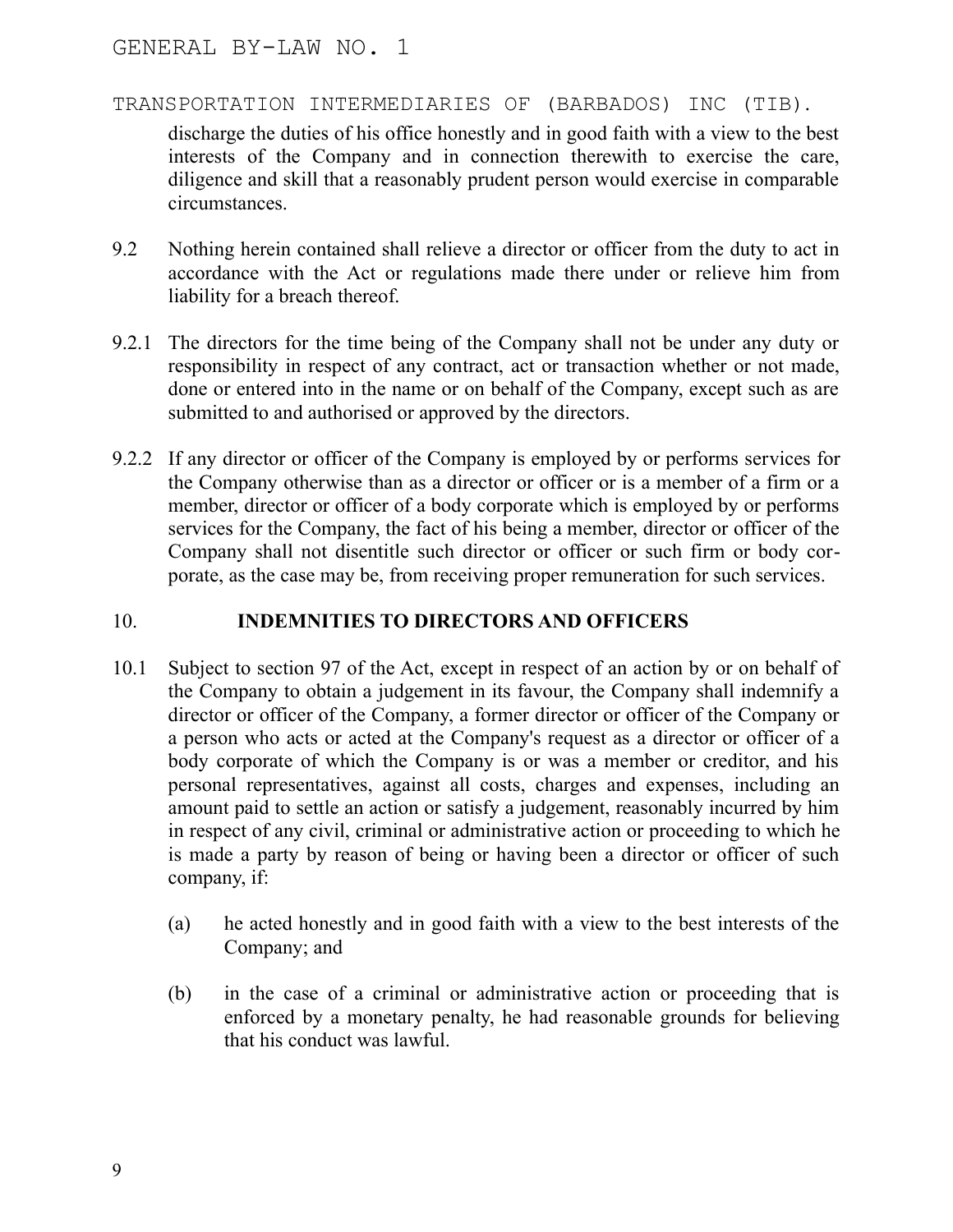# TRANSPORTATION INTERMEDIARIES OF (BARBADOS) INC (TIB). 11. **OFFICERS**

- 11.1 **Appointment:** The directors shall as often as may be required appoint a Secretary and, if deemed advisable, may as often as may be required appoint any or all of the following officers: a Chairman, a Deputy-Chairman, a Managing Director, a President, one or more Vice-Presidents, a Treasurer, one or more Assistant Secretaries or one or more Assistant Treasurers. A director may be appointed to any office of the Company but none of the officers except the Chairman, the Deputy-Chairman, the Managing Director, the President and Vice-President need be a director. Two or more of the aforesaid offices may be held by the same person. In case and whenever the same person holds the offices of Secretary and Treasurer he may but need not be known as the Secretary-Treasurer. The directors may from time to time appoint such other officers and agents as they deem necessary who shall have such authority and shall perform such duties as may from time to time be prescribed by the directors.
- 11.2 **Cessation of office:** An officer shall cease to be an officer:
	- (a) if he becomes bankrupt or compounds with his creditors or is declared insolvent;
	- (b) if he is found to be of unsound mind;
	- (c) if by notice in writing to the Company he resigns his office and any such resignation shall be effective at the time it is sent to the Company or at the time specified in the notice, whichever is later; or
	- (d) if he is removed from office by a resolution of the directors.
- 11.3 **Remuneration:** The remuneration of all officers appointed by the directors shall be determined from time to time by resolution of the directors. The fact that any officer or employee is a director or member of the Company shall not disqualify him from receiving such remuneration as may be determined.
- 11.4 **Powers and Duties:** All officers shall sign such contracts, documents or instruments in writing as require their respective signatures and shall respectively have and perform all powers and duties incident to their respective offices and such other powers and duties respectively as may from time to time be assigned to them by the directors.
- 11.5 **Delegation:** In case of the absence or inability to act of any officer of the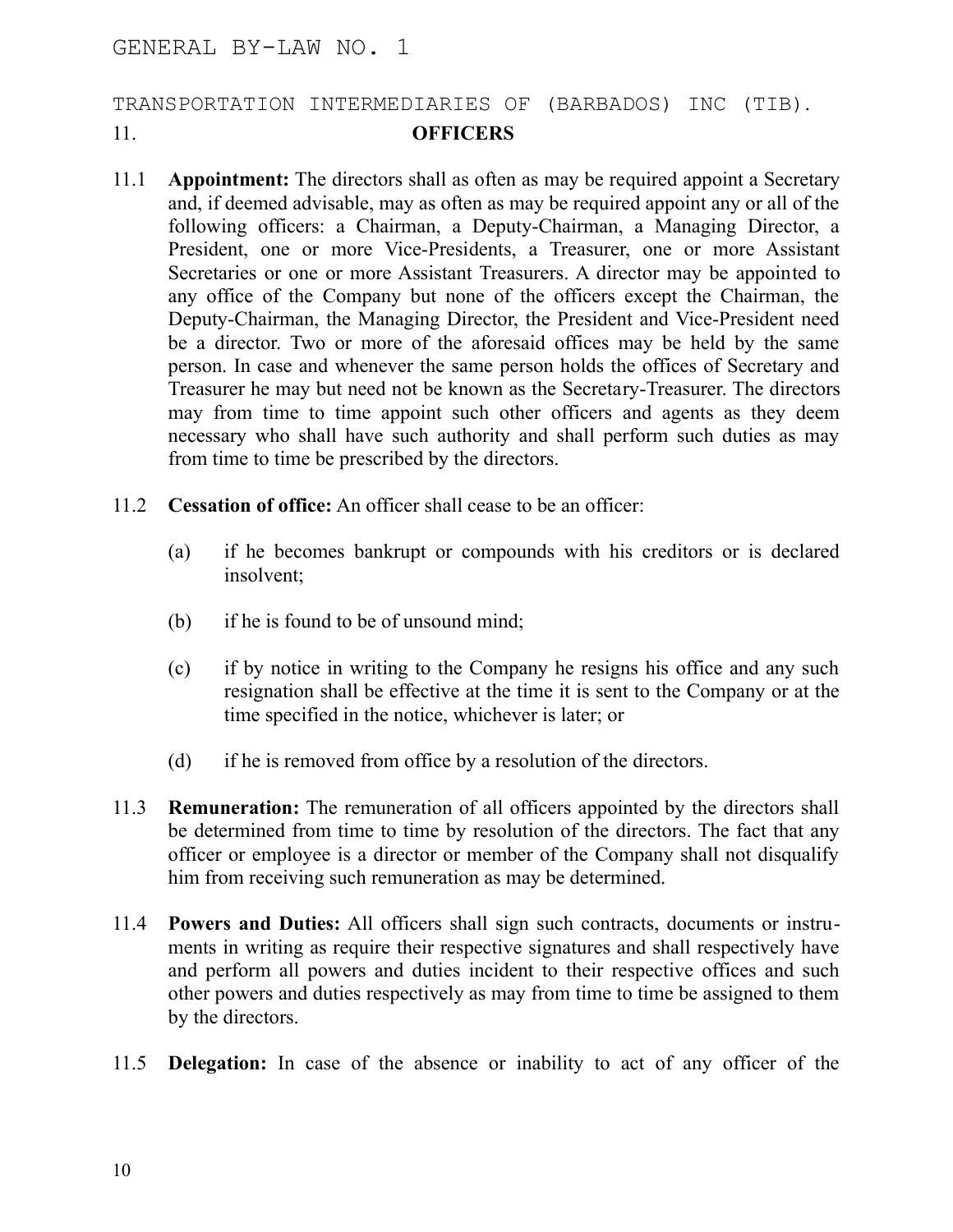Company except a Managing Director or for any other reason that the directors may deem sufficient the directors may delegate all or any of the powers of such officer to any other officer or to any director.

- 11.6 **Chairman:** A Chairman shall, when present, preside at all meetings of the directors, and any committee of the directors or the members.
- 11.7 **Deputy-Chairman:** If the Chairman is absent or is unable or refuses to act, the Deputy-Chairman (if any) shall, when present, preside at all meetings of the directors, and any committee of the directors or the members.
- 11.8 **Managing Director:** A Managing Director shall exercise such powers and have such authority as may be delegated to him by the directors in accordance with the provisions of section 80 of the Act.
- 11.9 **President:** A President shall be the chief executive officer of the Company. He shall be vested with and may exercise all the powers and shall perform all the duties of a Chairman and Deputy-Chairman if none be appointed or if the Chairman and the Deputy-Chairman are absent or are unable or refuse to act.
- 11.10 **Vice-President:** A Vice-President or, if more than one, the Vice-Presidents, in order of seniority, shall be vested with all the powers and shall perform all the duties of the President in the absence or inability or refusal to act of the President.
- 11.11 **Secretary:** The Secretary shall give or cause to be given notices for all meetings of the directors, any committee of the directors and the members when directed to do so and shall have charge of the minute books and seal of the Company and, subject to the provisions of paragraph 14.1 hereof, of the records (other than accounting records) referred to in section 170 of the Act.
- 11.12 **Treasurer:** Subject to the provisions of any resolution of the directors, a Treasurer shall have the care and custody of all the funds and securities of the Company and shall deposit the same in the name of the Company in such bank or banks or with such other depository or depositories as the directors may direct. He shall keep or cause to be kept the accounting records referred to in section 172 of the Act. He may be required to give such bond for the faithful performance of his duties as the directors in their uncontrolled discretion may require but no director shall be liable for failure to require such bond or for the insufficiency of any such bond or for any loss by reason of the failure of the Company to receive any indemnity thereby provided.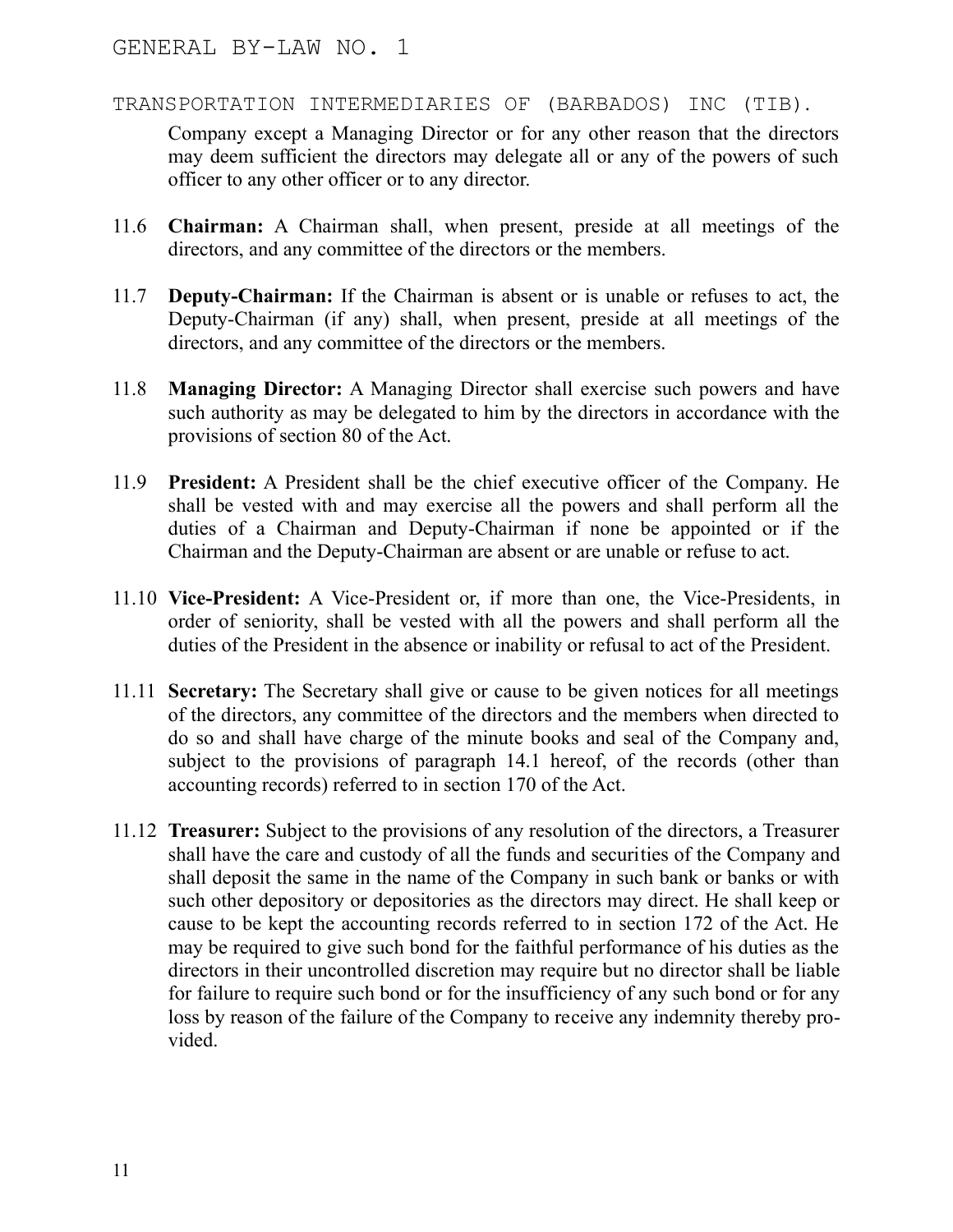- 11.13 **Assistant Secretary and Assistant Treasurer:** The Assistant Secretary or, if more than one, the Assistant Secretaries in order of seniority, and the Assistant Treasurer or, if more than one, the Assistant Treasurers in order of seniority, shall respectively perform all the duties of the Secretary and the Treasurer, respectively, in the absence or inability or refusal to act of the Secretary or the Treasurer, as the case may be.
- 11.14 **General Manager or Manager:** The directors may from time to time appoint one or more General Managers or Managers and delegate to him or them full power to manage and direct the business and affairs of the Company (except such matters and duties as by law must be transacted or performed by the directors or by the shareholders) and to employ and discharge agents and employees of the Company or may delegate to him or them any lesser authority. A General Manager or Manager shall conform to all lawful orders given to him by the directors of the Company and shall at all reasonable times give to the directors or any of them all information they may require regarding the affairs of the Company. Any agent or employee appointed by the General Manager or Manager may be discharged by the directors.
- 11.15 **Vacancies:** If the office of any officer of the Company becomes vacant by reason of death, resignation, disqualification or otherwise, the directors by resolution shall, in the case of the Secretary, and may, in the case of any other office, appoint a person to fill such vacancy.
- 11.16. **Tenure:** Unless he vacates office under paragraphs 11.2 or 11.15 hereof, an officer who is a director shall continue in office for so long as he is a director of the Company notwithstanding that, from time to time, his term of office as a director may expire and he may be re-elected a director of the Company.

# 12. **MEMBERS' MEETINGS**

- 12.1 **Annual Meetings:** Subject to the provisions of section 105 of the Act, the annual meeting of the members shall be held on such day in each year and at such time as the directors may by resolution determine at any place within Barbados or, if all the members entitled to vote at such meeting so agree, outside Barbados.
- 12.2 **Special Meetings:** Special meetings of the members may be convened by order of the Chairman, the Deputy-Chairman, the Managing Director, the President, a Vice-President or by the directors at any date and time and at any place within Barbados or, if all the members entitled to vote at such meeting so agree, outside Barbados.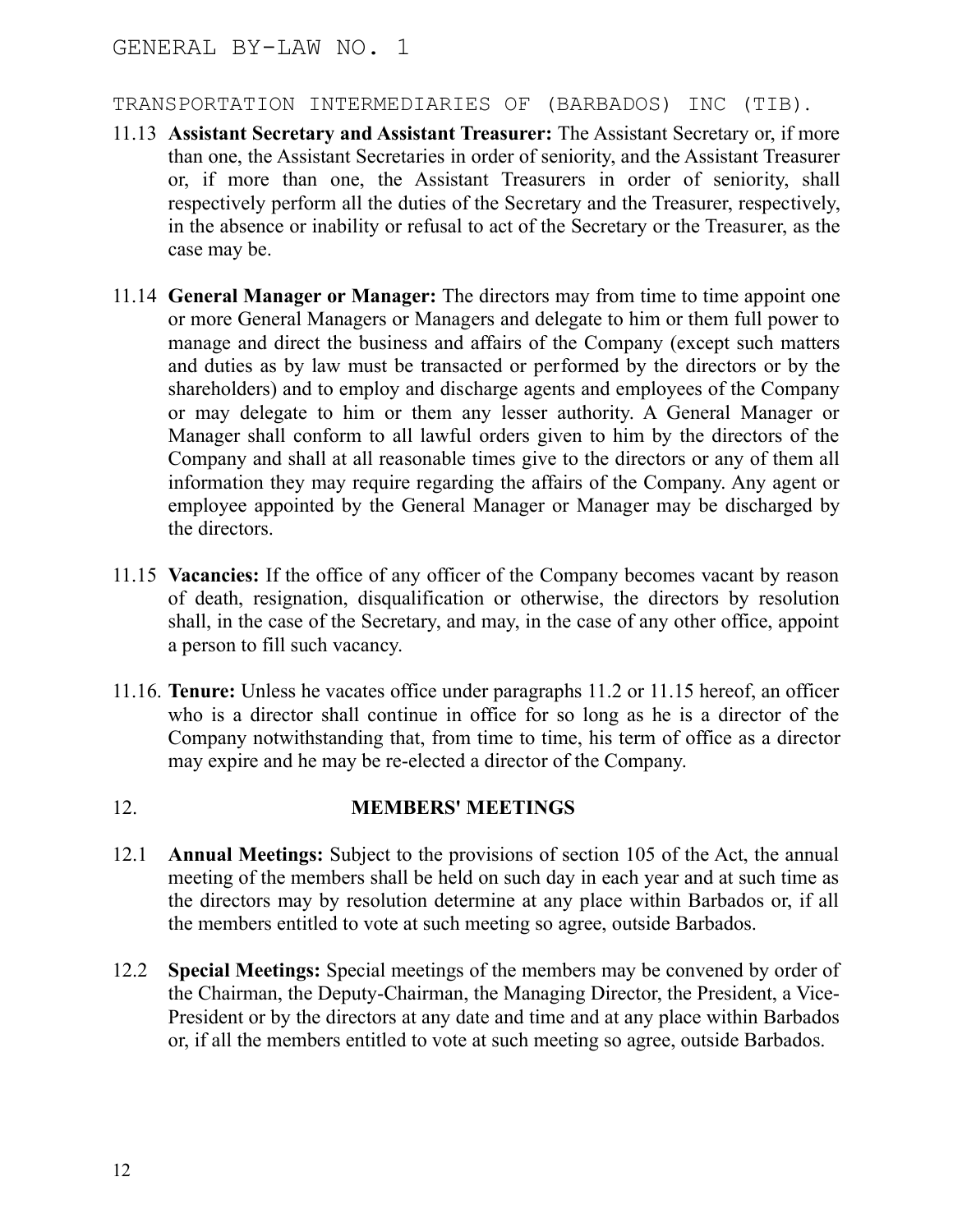## TRANSPORTATION INTERMEDIARIES OF (BARBADOS) INC (TIB).

- 12.2.1 The directors shall, on the requisition of the holders of not less than five percent of the issued shares of the Company that carry a right to vote at the meeting requisitioned, forthwith convene a meeting of members, and in the case of such requisition the following provisions shall have effect:-
	- (1) The requisition must state the purposes of the meeting and must be signed by the requisitionists and deposited at the Registered Office, and may consist of several documents in like form each signed by one or more of the requisitionists.
	- (2) If the directors do not, within twenty-one days from the date of the requisition being so deposited, proceed to convene a meeting, the requisitionists or any of them may themselves convene the meeting, but any meeting so convened shall not be held after three months from the date of such deposit.
	- (3) Unless subsection (3) of section 129 of the Act applies, the directors shall be deemed not to have duly convened the meeting if they do not give such notice as is required by the Act within fourteen days from the deposit of the requisition.
	- (4) Any meeting convened under this paragraph by the requisitionists shall be called as nearly as possible in the manner in which meetings are to be called pursuant to the by-laws and Divisions E and F of Part I of the Act.
	- (5) A requisition by joint holders of shares must be signed by all such holders.
- 12.3 **Notice:** A printed, written or typewritten notice stating the day, hour and place of meeting shall be given by serving such notice on each member entitled to vote at such meeting, on each director and on the auditor of the Company in the manner specified in paragraph 18.1 hereof, not less than twenty-one days or more than fifty days (in each case exclusive of the day on which the notice is delivered or sent and of the day for which notice is given) before the date of the meeting. Notice of a meeting at which special business is to be transacted shall state (a) the nature of that business in sufficient detail to permit the member to form a reasoned judgement thereon, and (b) the text of any special resolution to be submitted to the meeting.
- 12.4 **Waiver of Notice:** A member and any other person entitled to attend a meeting of members may in any manner waive notice of a meeting of members and attendance of any such person at a meeting of members shall constitute a waiver of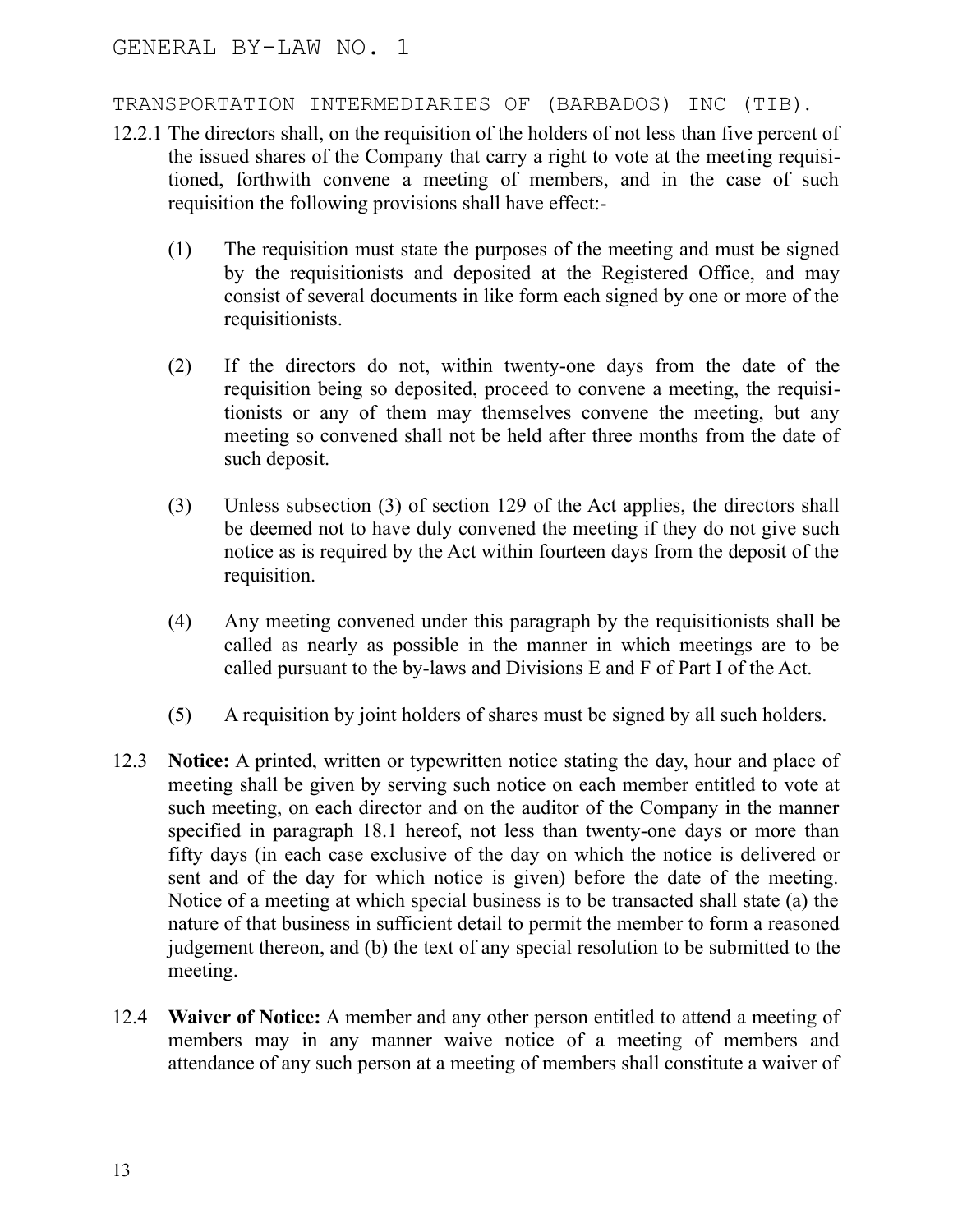notice of the meeting except where such person attends a meeting for the express purpose of objecting to the transaction of any business on the grounds that the meeting is not lawfully called.

- 12.5 **Omission of Notice:** The accidental omission to give notice of any meeting or any irregularity in the notice of any meeting or the non-receipt of any notice by any member, director or the auditor of the Company shall not invalidate any resolution passed or any proceedings taken at any meeting of the members.
- 12.6 **Votes:** Every question submitted to any meeting of members shall be decided in the first instance by a show of hands unless a person entitled to vote at the meeting has demanded a ballot and, if the Articles so provide, in the case of an equality of votes the chairman of the meeting shall on a ballot have a casting vote in addition to any votes to which he may be otherwise entitled.
- 12.6.1 At every meeting at which he is entitled to vote, every member, proxy holder or individual authorised to represent a member who is present in person shall have one vote on a show of hands. Upon a ballot at which he is entitled to vote, every member, proxy holder or individual authorised to represent a member shall, subject to the Articles have one vote for every share held by the member.
- 12.6.2 At any meeting unless a ballot is demanded, a declaration by the Chairman of the meeting that a resolution has been carried or carried unanimously or by a particular majority or lost or not carried by a particular majority shall be conclusive evidence of the fact.
- 12.6.3 When the Chairman, Deputy-Chairman, the President and the Vice-President are absent, the persons who are present and entitled to vote shall choose another director as chairman of the meeting; but if no director is present or all the directors present decline to take the chair, the persons who are present and entitled to vote shall choose one of their number to be chairman.
- 12.6.4 A ballot may, either before or after any vote by a show of hands, be demanded by any person entitled to vote at the meeting. If at any meeting a ballot is demanded on the election of a chairman or on the question of adjournment it shall be taken forthwith without adjournment. If at any meeting a ballot is demanded on any other question or as to the election of directors, the vote shall be taken by ballot in such manner and either at once, later in the meeting or after adjournment as the chairman of the meeting directs. The result of a ballot shall be deemed to be the resolution of the meeting at which the ballot was demanded. A demand for a ballot may be withdrawn.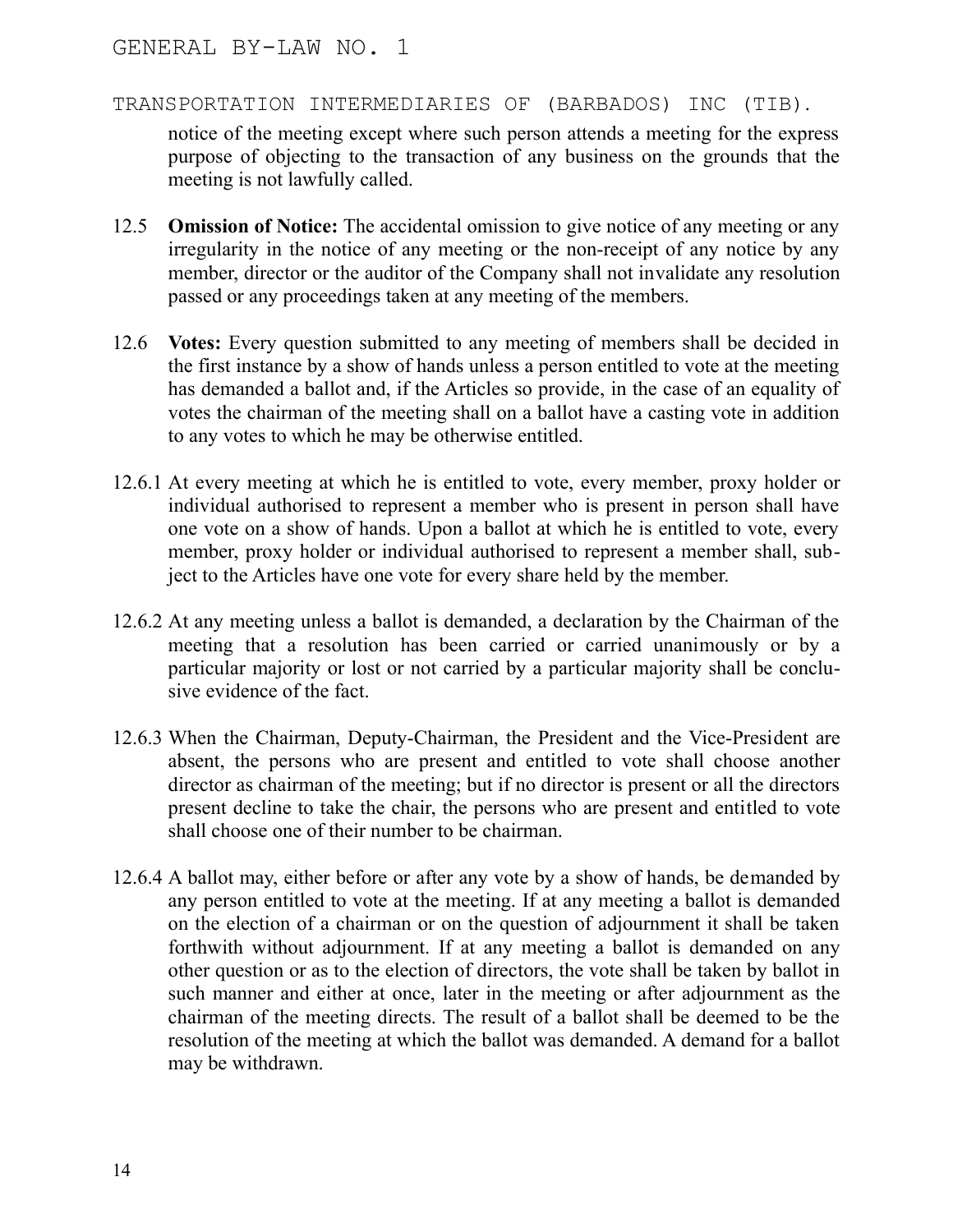TRANSPORTATION INTERMEDIARIES OF (BARBADOS) INC (TIB).

- 12.6.5 If two or more persons hold dividends jointly, one of those holders present at a meeting of members may, in the absence of the other, vote the shares; but if two or more of those persons who are present, in person or by proxy, vote, they must vote as one on the shares jointly held by them.
- 12.7 **Proxies:** Votes at meetings of members may be given either personally or by proxy or, in the case of a member who is a body corporate or association, by an individual authorised by a resolution of the directors or governing body of that body corporate or association to represent it at meetings of members of the Company.
- 12.7.1 A proxy shall be executed by the member or his attorney authorised in writing and is valid only at the meeting in respect of which it is given or any adjournment thereof.
- 12.7.2 A person appointed by proxy need not be a member.
- 12.7.3 Subject to the provisions of Part V of the Regulations, a proxy may be in the following form:

The undersigned member of **TRANSPORTATION INTERMEDIARIES of**

**(BARBADOS)INC.** hereby appoints of , or failing him, of as the nominee of the undersigned to attend and act for the undersigned and on behalf of the undersigned at the meeting of the members of the said Company to be held on the day of 2012 and at any adjournment or adjournments thereof in the same manner, to the same extent and with the same powers as if the undersigned were present at the said meeting or such adjournment or adjournments thereof.

DATED this day of 2012.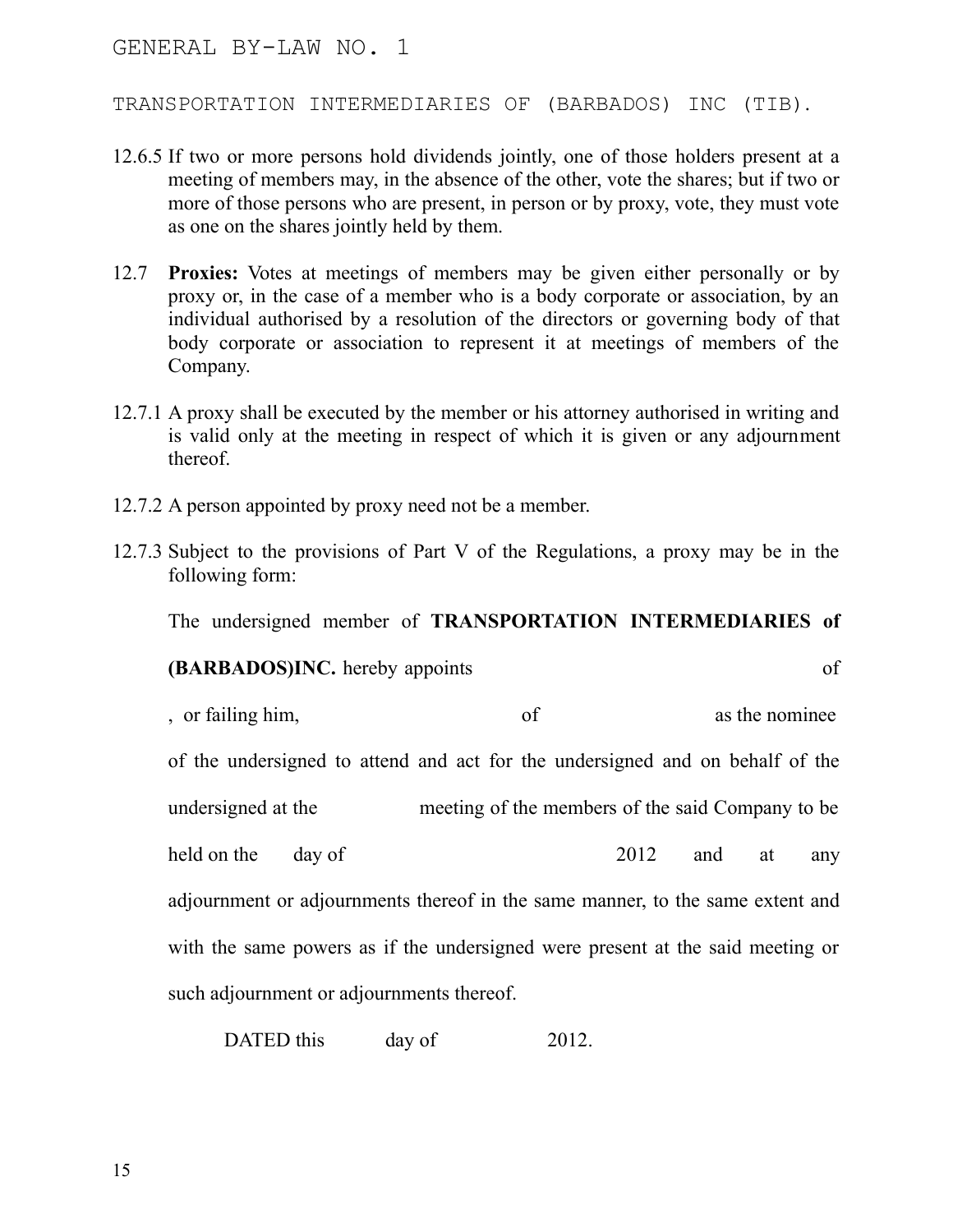TRANSPORTATION INTERMEDIARIES OF (BARBADOS) INC (TIB).

Signature of member

- 12.8 **Adjournment:** The chairman of any meeting may with the consent of the meeting adjourn the same from time to time to a fixed time and place and no notice of such adjournment need be given to the members unless the meeting is adjourned by one or more adjournments for an aggregate of thirty days or more in which case notice of the adjourned meeting shall be given as for an original meeting. Any business that might have been brought before or dealt with at the original meeting in accordance with the notice calling the same may be brought before or dealt with at any adjourned meeting for which no notice is required.
- 12.9 **Quorum:** In the event that there are only three members of the Company, those members shall constitute a meeting of the members. The business of the meeting shall be resolved in writing and the members shall sign the same in accordance with section 128 of the Act.
- 12.9.1 In the event that there is more than three members of the Company, subject to the Act, a quorum for the transaction of business at any meeting of the members shall be five persons present in person, each being either a member entitled to vote thereat, or a duly appointed proxy holder or representative of a member so entitled holding between them at least twenty five per cent of the issued shares of the Company. If a quorum is present at the opening of any meeting of the members, the members present or represented may proceed with the business of the meeting notwithstanding a quorum is not present throughout the meeting. If a quorum is not present within thirty minutes of the time fixed for a meeting of members, the persons present and entitled to vote may adjourn the meeting to a fixed time and place but may not transact any other business.
- 12.10 **Resolution in lieu of meeting:** Notwithstanding any of the foregoing provisions of this by-law a resolution in writing signed by all the members entitled to vote on that resolution at a meeting of the members is, subject to section 128 of the Act, as valid as if it had been passed at a meeting of the members.

# 13. **SHARES**

13.1 **Allotment and Issuance:** Subject to the Act, the articles and any unanimous member agreement, dividends in the capital of the Company may be allotted and issued by resolution of the directors at such times and on such terms and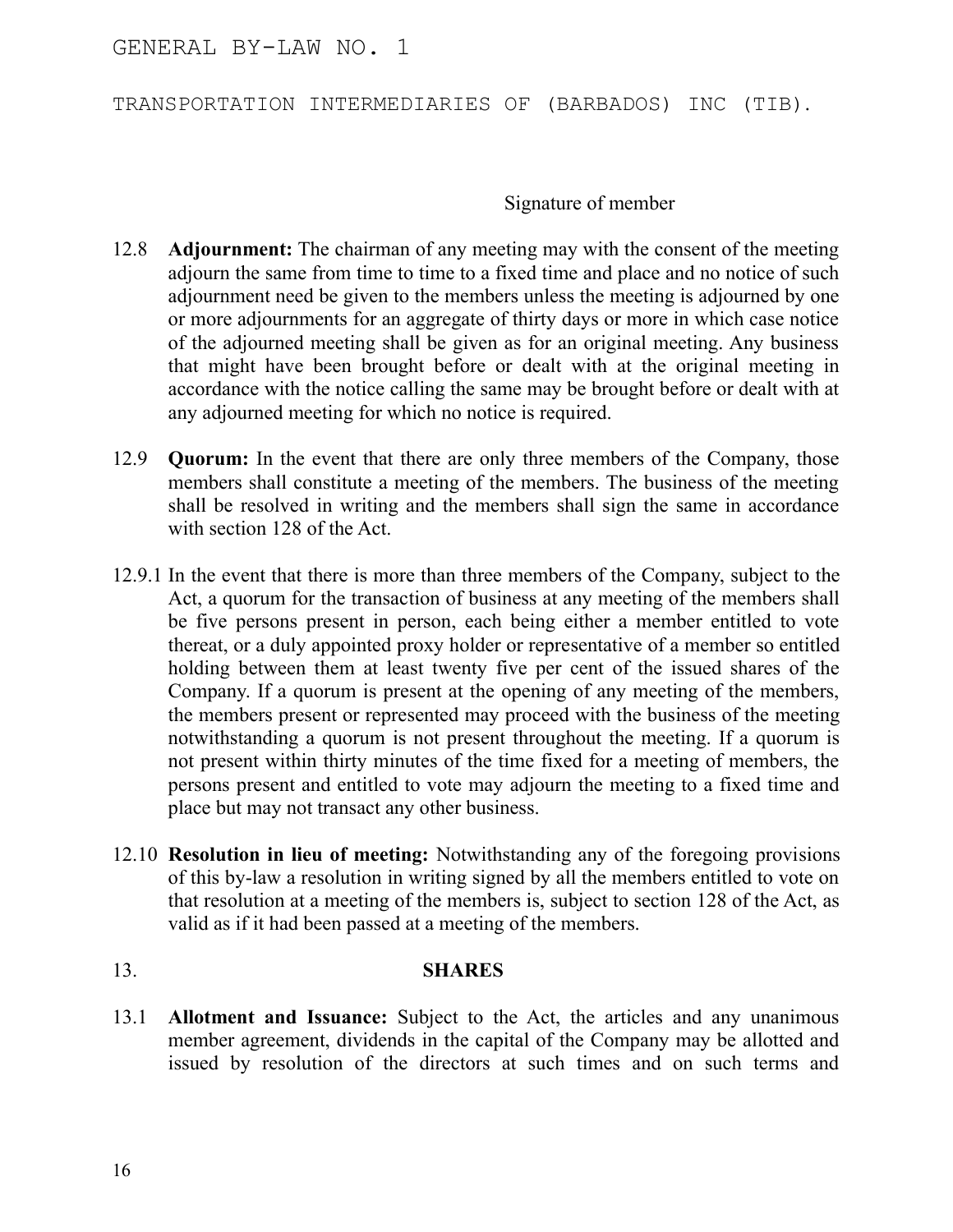- TRANSPORTATION INTERMEDIARIES OF (BARBADOS) INC (TIB). conditions and to such persons or class of persons as the directors determine.
- 13.2 **Certificates:** Share certificates and the form of dividends transfer shall (subject to section 181 of the Act) be in such form as the directors may by resolution approve and such certificates shall be signed by a Chairman or a Deputy-Chairman or a Managing Director or a President or a Vice-President and the Secretary or an Assistant Secretary holding office at the time of signing.
- 13.2.1 The Directors or any agent designated by the directors may in their or his discretion direct the issuance of a new share or other such certificate in lieu of and upon cancellation of a certificate that has been mutilated or in substitution for a certificate claimed to have been lost, destroyed or wrongfully taken, on payment of such reasonable fee and on such terms as to indemnity, reimbursement of expenses and evidence of loss and of title as the directors may from time to time prescribe, whether generally or in any particular case.

## 14. **TRANSFER OF DIVIDENDS AND DEBENTURES**

- 14.1 **Transfer:** The dividends or debentures of the Company may be transferred by a written instrument of transfer signed by the transferor and naming the transferee.
- 14.2 **Registers:** Registers of dividends and debentures issued by the Company shall be kept at the registered office of the Company or at such other place in Barbados as may from time to time be designated by resolution of the directors.
- 14.3 **Surrender of Certificates:** Subject to section 179 of the Act, no transfer of dividends shall be registered unless or until the certificate representing the dividends or debentures to be transferred has been surrendered for cancellation.
- 14.4 **Member indebted to the Company:** If so provided in the articles, the Company has a lien on a dividend registered in the name of a member or his personal representative for a debt of that member to the Company. By way of enforcement of such lien the directors may refuse to permit the registration of a transfer of such dividend.

# 15. **DIVIDENDS**

15.1 The directors may from time to time by resolution declare and the Company may pay dividends on the issued and outstanding dividends in the capital of the Company subject to the provisions (if any) of the articles and sections 51 and 52 of the Act.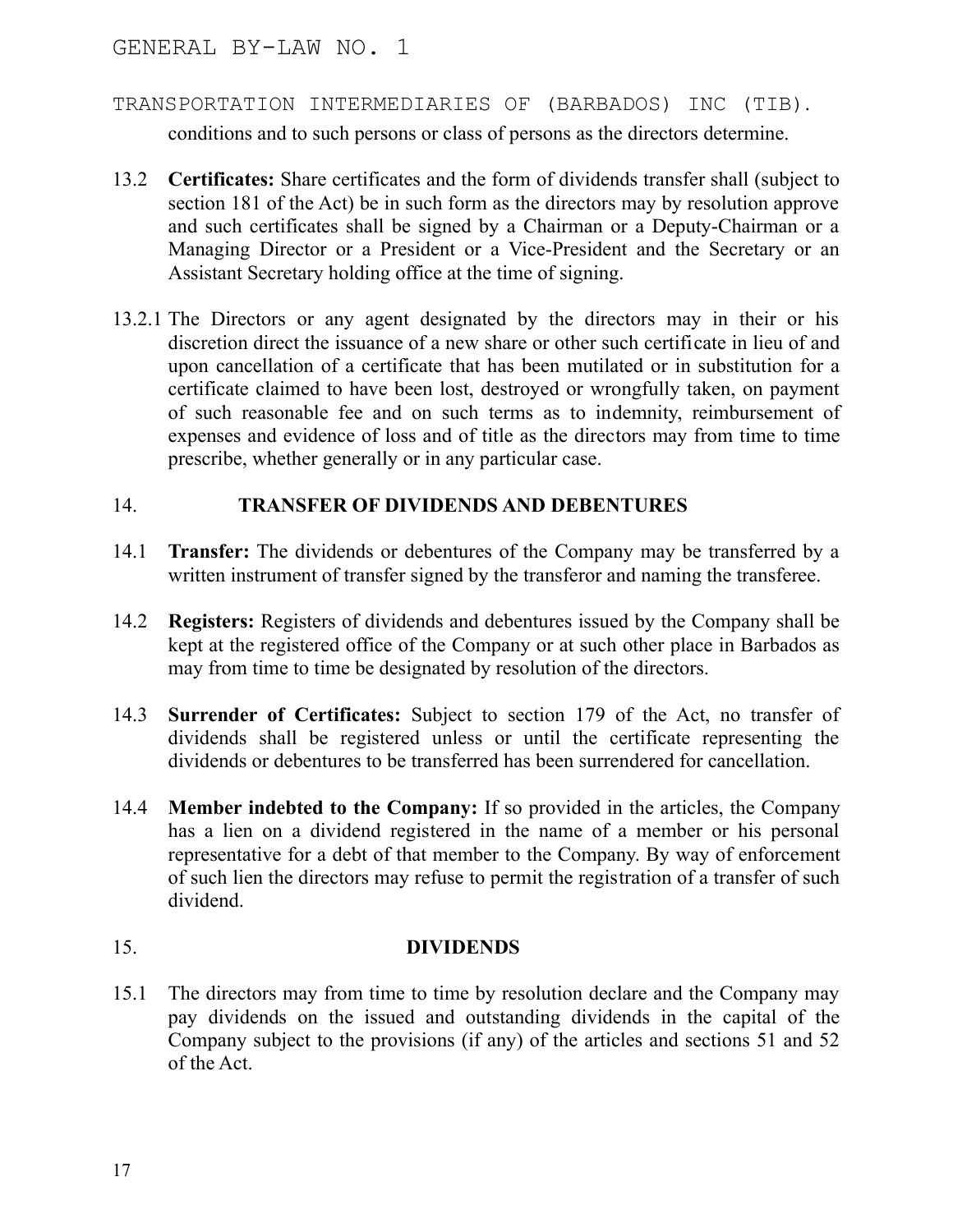#### TRANSPORTATION INTERMEDIARIES OF (BARBADOS) INC (TIB).

15.1.1 In case several persons are registered as joint holders of any dividends, any one of such persons may give effectual receipts for all dividends and payments on account of dividends.

#### 16. **VOTING IN OTHER COMPANIES**

- 16.1 All shares or debentures carrying voting rights in any other body corporate that are held from time to time by the Company may be voted at any and all meetings of members, debenture holders (as the case may be) of such other body corporate and in such manner and by such person or persons as the directors of the Company shall from time to time determine. The officers of the Company may for and on behalf of the Company from time to time:-
	- (a) execute and deliver proxies; and
	- (b) arrange for the issuance of voting certificates or other evidence of the right to vote;

in such names as they may determine without the necessity of a resolution or other action by the directors.

### 17. **INFORMATION AVAILABLE TO SHAREHOLDERS**

- 17.1 Except as provided by the Act, no member shall be entitled to any information respecting any details or conduct of the Company's business which in the opinion of the directors it would be inexpedient in the interest of the Company to communicate to the public.
- 17.2 The directors may from time to time, subject to the rights conferred by the Act, determine whether and to what extent and at what time and place and under what conditions or regulations the documents, books and registers and accounting records of the Company or any of them shall be open to the inspection of members and no member shall have any right to inspect any document or book or register or accounting record of the Company except as conferred by statute or authorised by the directors or by a resolution of the members.

### 18. **NOTICES**

18.1 **Method of giving notice:** Any notice or other document required by the Act, the Regulations, the articles or the by-laws to be sent to any member, debenture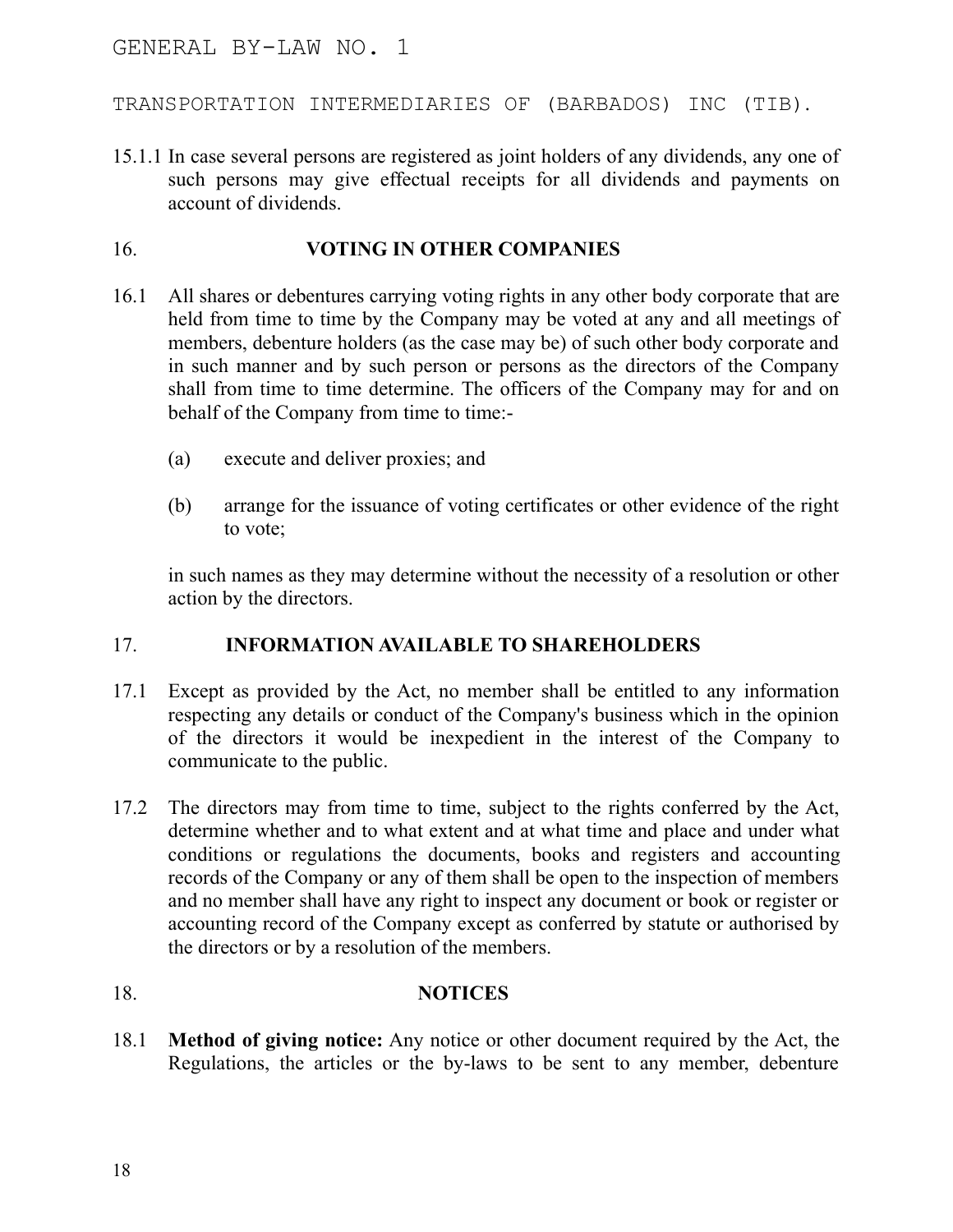holder, director or auditor may be delivered personally or sent by prepaid mail or cable or telex to any such person at his latest address as shown in the records of the Company or its transfer agent and to any such director at his latest address as shown in the records of the Company or in the latest notice filed under section 66 or 74 of the Act, and to the auditor at his business address.

- 18.2 **Waiver of notice:** Notice may be waived or the time for the notice may be waived or abridged at any time with the consent in writing of the person entitled thereto.
- 18.3 **Undelivered notices:** If a notice or document is sent to a member or debenture holder by prepaid mail in accordance with this paragraph and the notice or document is returned on three consecutive occasions because the member or debenture holder cannot be found, it shall not be necessary to send any further notices or documents to the member or debenture holder until he informs the Company of his new address.
- 18.4 **Shares and debentures registered in more than one name:** All notices or other documents with respect to any shares or debentures registered in more than one name shall be given to whichever of such persons is named first in the records of the Company and any notice or other document so given shall be sufficient notice or delivery to all the holders of such shares or debentures.
- 18.5 **Persons becoming entitled by operation of law:** Subject to section 184 of the Act, every person who by operation of law, transfer or by any other means whatsoever becomes entitled to any share is bound by every notice or other document in respect of such share that, previous to his name and address being entered in the records of the Company is duly given to the person from whom he derives his title to such share.
- 18.6 **Deceased Shareholders:** Subject to section 184 of the Act, any notice or other document delivered or sent by prepaid mail, cable or telex or left at the address of any member as the same appears in the records of the Company shall, notwithstanding that such member is deceased, and whether or not the Company has notice of his death, be deemed to have been duly served in respect of the shares held by him (whether held solely or with any other person) until some other person is entered in his stead in the records of the Company as the holder or one of the holders thereof and such service shall for all purposes be deemed a sufficient service of such notice or document on his personal representatives and on all persons, if any, interested with him in such shares.
- 18.7 **Signature to notices:** The signature of any director or officer of the Company to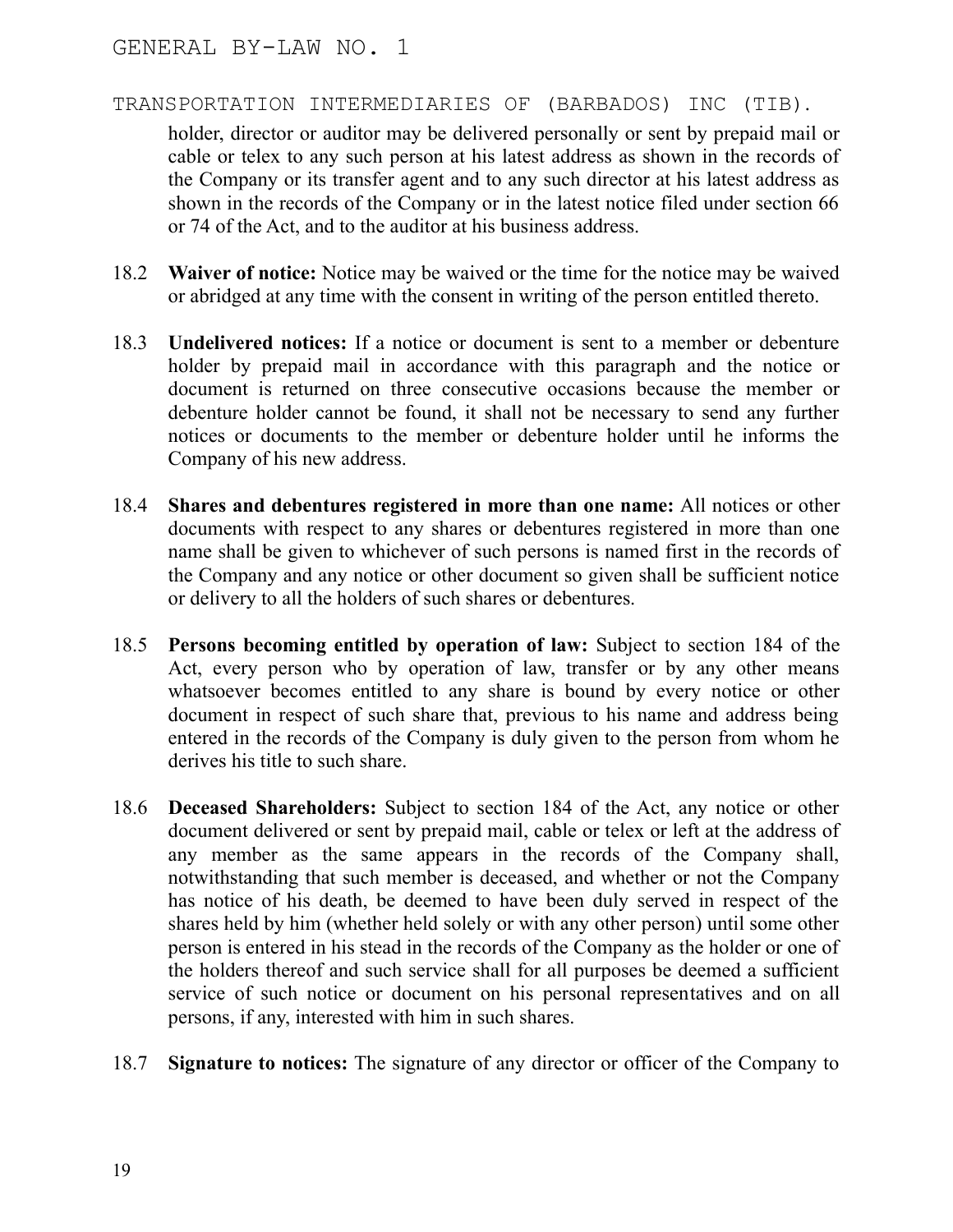TRANSPORTATION INTERMEDIARIES OF (BARBADOS) INC (TIB).

any notice or document to be given by the Company may be written, stamped, typewritten or printed or partly written, stamped, typewritten or printed.

- 18.8 **Computation of time:** Where a notice extending over a number of days or other period is required under any provisions of the articles or the by-laws the day of sending the notice shall, unless it is otherwise provided, be counted in such number of days or other period.
- 18.9 **Proof of service:** Where a notice required under paragraph 18.1 hereof is delivered personally to the person to whom it is addressed or delivered to his address as mentioned in paragraph 18.1 hereof, service shall be deemed to be at the time of delivery of such notice.
- 18.9.1 Where such notice is sent by post, service of the notice shall be deemed to be effected forty eight hours after posting if the notice was properly addressed and posted by prepaid mail.
- 18.9.2 Where the notice is sent by cable or telex, service is deemed to be effected on the date on which the notice is so sent.
- 18.9.3 A certificate of an officer of the Company in office at the time of the making of the certificate or of any transfer agent of shares of any class of the Company as to facts in relation to the delivery or sending of any notice shall be conclusive evidence of those facts.

### 19. **CHEQUES, DRAFTS AND NOTES**

19.1 All cheques, drafts or orders for the payment of money and all notes and acceptances and bills of exchange shall be signed by such officers or persons and in such manner as the directors may from time to time designate by resolution.

### 20. **EXECUTION OF INSTRUMENTS**

- 20.1 Contracts, documents or instruments in writing requiring the signature of the Company may be signed by:
	- (a) a Chairman, a Deputy-Chairman, a Managing Director, a President or a Vice-President together with the Secretary or the Treasurer, or
	- (b) any two (2) directors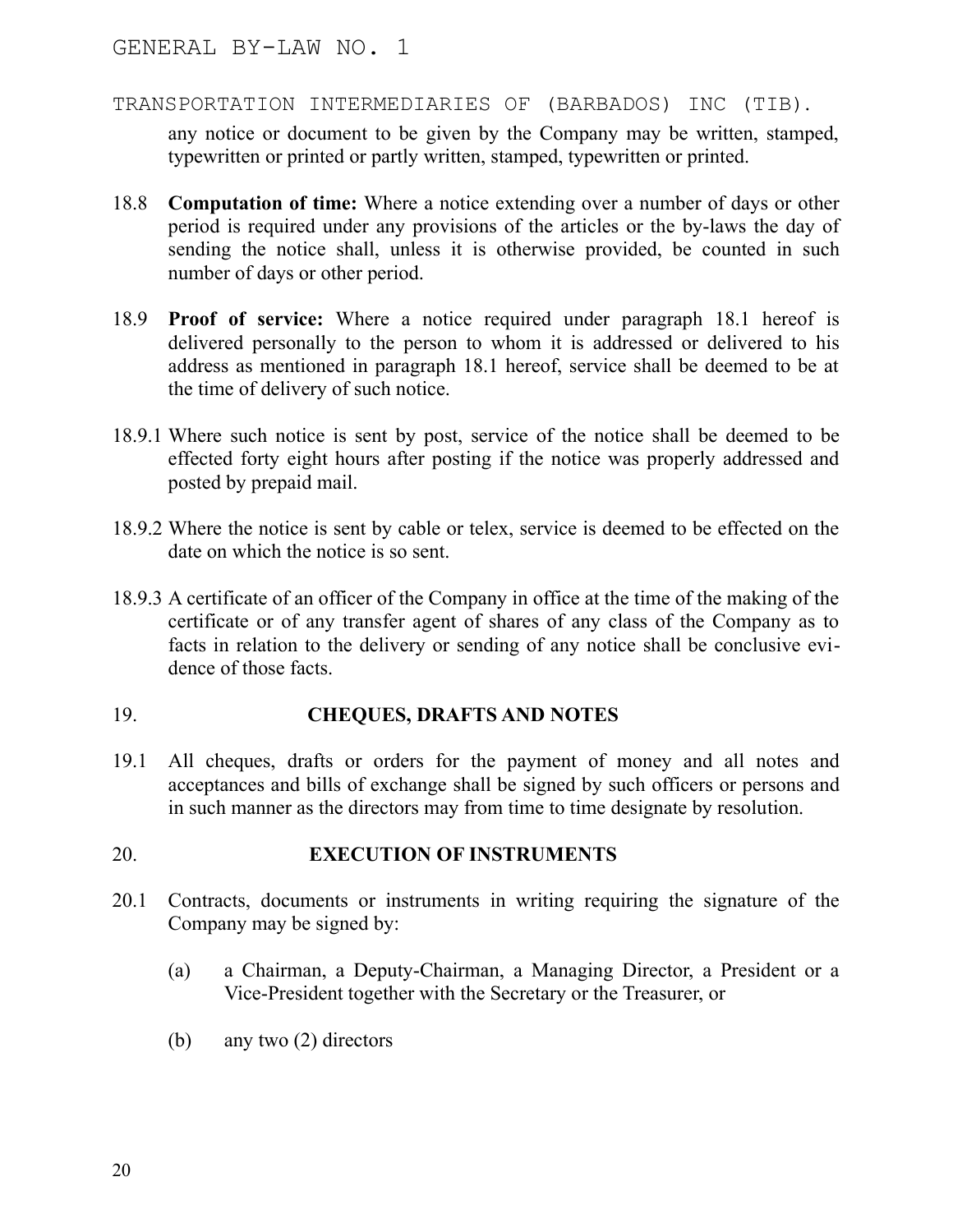and all contracts, documents and instruments in writing so signed shall be binding upon the Company without any further authorisation or formality. The directors shall have power from time to time by resolution to appoint any officers or persons on behalf of the Company either to sign certificates for shares in the Company and contracts, documents and instruments in writing generally or to sign specific contracts, documents or instruments in writing.

- 20.1.1 The common seal of the Company may be affixed to contracts, documents and instruments in writing signed as aforesaid by any officers or persons appointed pursuant to paragraph 20. hereof.
- 20.1.2 Subject to section 134 of the Act:
	- (a) a Chairman, Deputy-Chairman, a Managing Director, a President or a Vice-President together with the Secretary or the Treasurer, or
	- (b) any two (2) directors

shall have authority to sign and execute (under the seal of the Company or otherwise) all instruments that may be necessary for the purpose of selling, assigning, transferring, exchanging, converting or conveying any such shares, stocks, bonds, debentures, rights, warrants or other securities.

# 21. **SIGNATURES**

21.1 The signature of a Chairman, a Deputy-Chairman, a Managing Director, a President, a Vice-President, the Secretary, the Treasurer, an Assistant Secretary or an Assistant Treasurer or any director of the Company or of any officer or person, appointed pursuant to paragraph 20 hereof by resolution of the directors may, if specifically authorised by resolution of the directors, be printed, engraved, lithographed or otherwise mechanically reproduced upon any certificate for shares in the Company or contract, document or instrument in writing, bond, debenture or other security of the Company executed or issued by or on behalf of the Company. Any document or instrument in writing on which the signature of any such officer or person is so reproduced shall be deemed to have been manually signed by such officer or person whose signature is so reproduced and shall be valid to all intents and purposes as if such document or instrument in writing had been signed manually and notwithstanding that the officer or person whose signature is so reproduced has ceased to hold office at the date on which such document or instrument in writing is delivered or issued.